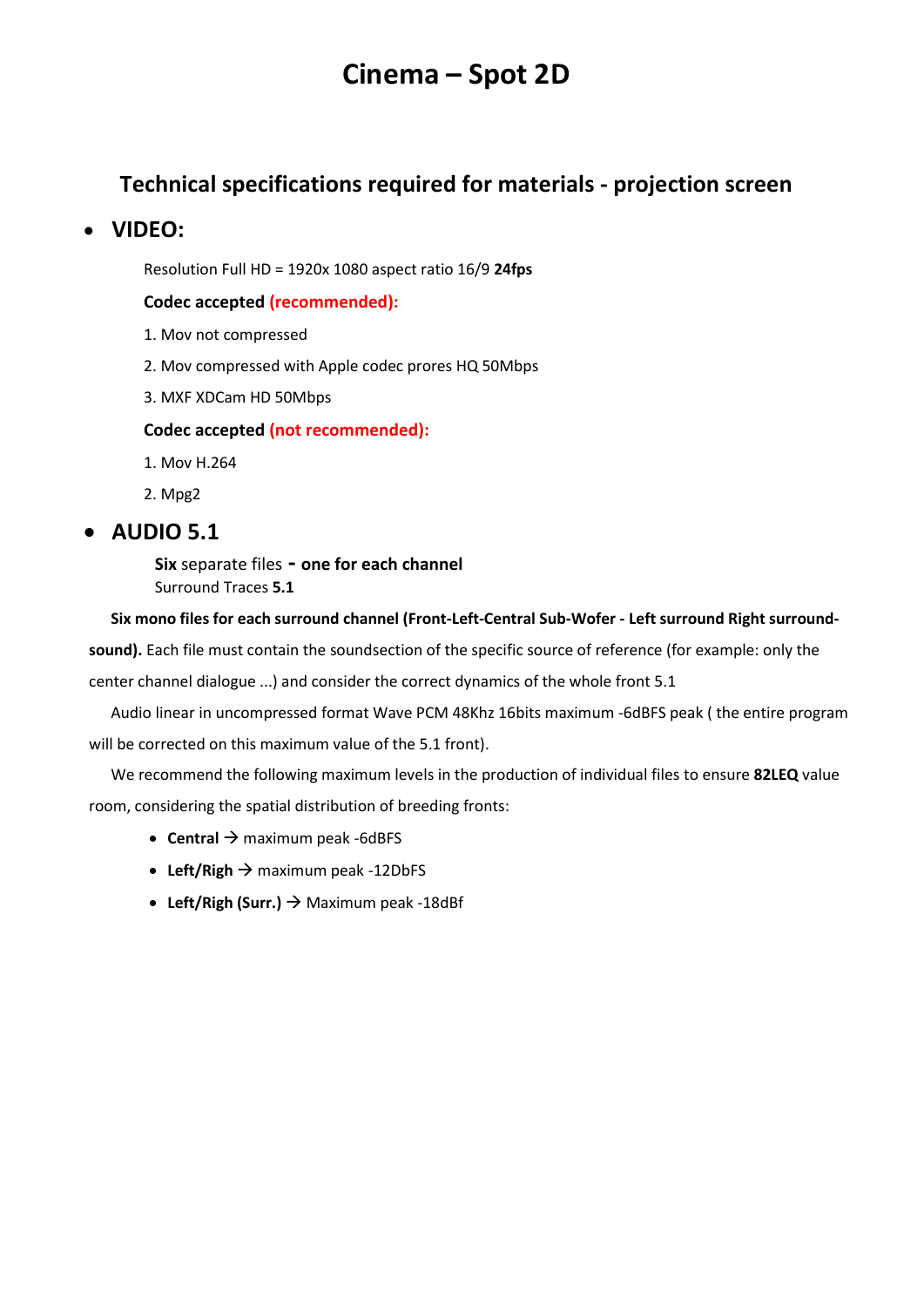# **Delivery methods and timing of Material**

#### **Delivery compressed Zip or Rar file containing the following items whitin 5 working days prior to on air:**

- 1. A folder named "Videos", which contains the file corresponding to the video component
- 2. A folder named "Audio", which contains 6 separate files, each corresponding to 6 audio channels required; the name should allow the identification of the corresponding channel (see example)



#### **ATTENTION!!! DECRETO LEGISLATIVO 7th December 2017, n. 203** *Reform of the film review*

- 1. The new reform provides for foreign cinematographic works to be submitted to the Commission jointly with the original Italian subtitled edition accompanied by a declaration by the film industry operator that they are in conformity with the original (therefore need 2 versions: original and subtitled plus certificate of conformity to the original)
- 2. The classification assigned to a cinematographic work must be visible to the public in advertising materials and must be indicated by special icons downloadable from the Ministry of Culture - MIC website at this link:

<http://www.cinema.beniculturali.it/uploads/DCA/2021/nuove-icone-mic.rar>